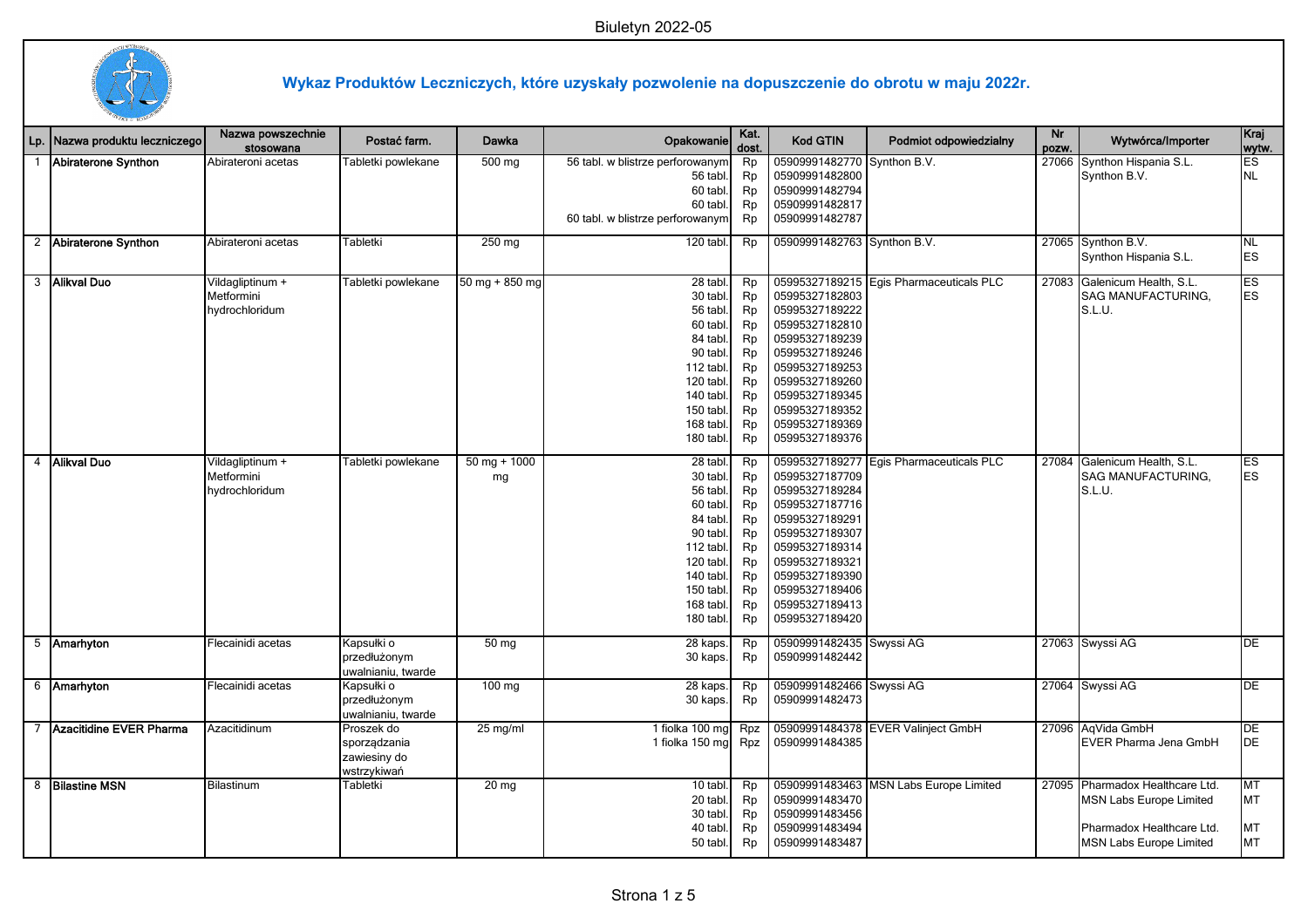| Lp.             | Nazwa produktu leczniczego                             | Nazwa powszechnie<br>stosowana                           | Postać farm.                                                     | Dawka                            | Opakowanie                                                                       | Kat.<br>dost.                                                                                  | <b>Kod GTIN</b>                                                                                          | Podmiot odpowiedzialny                               | Nr<br>pozw. | Wytwórca/Importer                                                                                                              | Kraj<br>wytw.                             |
|-----------------|--------------------------------------------------------|----------------------------------------------------------|------------------------------------------------------------------|----------------------------------|----------------------------------------------------------------------------------|------------------------------------------------------------------------------------------------|----------------------------------------------------------------------------------------------------------|------------------------------------------------------|-------------|--------------------------------------------------------------------------------------------------------------------------------|-------------------------------------------|
| 9               | Bilastyna Hitaxa                                       | Bilastinum                                               | Tabletki                                                         | $20$ mg                          | 10 tabl                                                                          | <b>OTC</b>                                                                                     | 05909991483944                                                                                           | Adamed Pharma S.A.                                   | 27097       | J. Uriach y Compañía, S.A.<br>Adamed Pharma S.A.                                                                               | ES<br><b>PL</b>                           |
|                 | 10 Co-Arprenessa                                       | Perindoprilum argininum<br>+ Indapamidum                 | Tabletki                                                         | $5$ mg + 1,25 mg                 | 30 tabl.<br>60 tabl.<br>90 tabl.                                                 | Rp<br>Rp<br>Rp                                                                                 | 03838989745493<br>03838989745516                                                                         | 03838989745479 Krka, d.d., Novo mesto d.o.o.         |             | 27072 Krka, d.d., Novo mesto                                                                                                   | SI                                        |
|                 | 11 CoArprenessa                                        | Perindoprilum argininum<br>+ Indapamidum                 | Tabletki                                                         | 10 mg + 2,5 mg                   | 30 tabl<br>60 tabl.<br>90 tabl.                                                  | Rp<br>Rp<br>Rp                                                                                 | 03838989745462<br>03838989745486<br>03838989745509                                                       | Krka, d.d., Novo mesto d.o.o.                        |             | 27073 Krka, d.d., Novo mesto                                                                                                   | SI                                        |
|                 | 12 Dermatol Eubioco                                    | Bismuthi subgallas                                       | Puder leczniczy                                                  | 100 g/100 g                      | 1 sasz. $2g$<br>1 sasz. $5g$                                                     | <b>OTC</b><br><b>OTC</b>                                                                       | 05909991482497<br>05909991482480                                                                         | Eubioco Sp. z o.o.                                   | 27059       | Laboratorium Galenowe<br>Olsztyn Sp. z o.o.                                                                                    | PL                                        |
|                 | 13 Doreta                                              | Tramadoli hydrochloridum Tabletki do<br>Paracetamolum    | sporządzania<br>zawiesiny doustnej                               | $37,5 \text{ mg} + 325$<br>mg    | 10 tabl.<br>30 tabl.                                                             | Rp<br>Rp                                                                                       | 03838989745448<br>03838989745455                                                                         | Krka, d.d., Novo mesto d.o.o.                        |             | 27098 Krka, d.d., Novo mesto                                                                                                   | SI                                        |
|                 | 14 Ertapenem AptaPharma                                | Ertapenemum                                              | Proszek do<br>sporządzania<br>koncentratu roztworu<br>do infuzji | 1 g                              | 10 fiol. proszku                                                                 | Rp                                                                                             |                                                                                                          | 09120088300685 Apta Medica International d.o.o.      |             | 27082 ACS Dobfar S.p.A.                                                                                                        | IT                                        |
|                 | 15 Fingolimod Bluefish                                 | Fingolimodum                                             | Kapsułki twarde                                                  | $0,5$ mg                         | 28 kaps.<br>98 kaps.<br>28 kaps.<br>98 kaps.                                     | Rpz<br>Rpz<br>Rpz<br>Rpz                                                                       | 05909991481810<br>05909991481827<br>05909991481834                                                       | 05909991481803 Bluefish Pharmaceuticals AB           |             | 27050 Genepharm S.A.                                                                                                           | <b>GR</b>                                 |
|                 | 16 Fingolimod Fresenius Kabi                           | Fingolimodum                                             | Kapsułki twarde                                                  | 0.5 <sub>mg</sub>                | 7 kaps.<br>28 kaps.<br>98 kaps.                                                  | Rpz<br>Rpz<br>Rpz                                                                              | 05909991484224<br>05909991484200<br>05909991484217                                                       | Fresenius Kabi Polska Sp. z o.o.                     |             | 27089 Synthon Hispania S.L.<br>Synthon B.V.<br>Synthon Hispania S.L.<br>Synthon B.V.                                           | ES<br><b>NL</b><br><b>ES</b><br><b>NL</b> |
|                 | 17 Ibuprofen MAX Aurovitas                             | Ibuprofenum                                              | Kapsułki miękkie                                                 | 400 mg                           | 10 kaps.<br>12 kaps.<br>14 kaps.<br>20 kaps.<br>30 kaps.<br>36 kaps.<br>50 kaps. | <b>OTC</b><br><b>OTC</b><br><b>OTC</b><br><b>OTC</b><br><b>OTC</b><br><b>OTC</b><br><b>OTC</b> | 05909991483821<br>05909991483838<br>05909991483869<br>05909991483814<br>05909991483852<br>05909991483845 | 05909991483876 Aurovitas Pharma Polska Sp. z<br>0.0. | 27079       | APL Swift Services (Malta) Ltd. MT<br><b>Arrow Generiques</b><br><b>Arrow Generiques</b><br>APL Swift Services (Malta) Ltd. MT | <b>FR</b><br>FR.                          |
|                 | 18 Infacetamol                                         | Paracetamolum                                            | Roztwór doustny                                                  | 100 mg/ml                        | 1 butelka 30 ml<br>1 butelka 60 ml                                               | <b>OTC</b><br><b>OTC</b>                                                                       | 05907529111147<br>05907529111154                                                                         | Farmina Sp. z o.o.                                   |             | 27078 Farmina Sp. z o.o.                                                                                                       | PL                                        |
| 19              | <b>Inovox Express Active smak</b><br>miętowy           | Alcohol 2,4-<br>dichlorobenzylicus +<br>Amylmetacresolum | Pastylki twarde                                                  | $1,2$ mg + 0,6 mg                | 8 szt.<br>12 szt.<br>24 szt.<br>48 szt.                                          | <b>OTC</b><br><b>OTC</b><br><b>OTC</b><br><b>OTC</b>                                           | 05903031285888<br>05903031285895<br>05903031285901                                                       | 05903031285871 US Pharmacia Sp. z o.o.               |             | 27101 Lozy's Pharmaceuticals S.L.                                                                                              | <b>ES</b>                                 |
| 20              | <b>Inovox Express Active smak</b><br>miodowo-cytrynowy | Alcohol 2,4-<br>dichlorobenzylicus +<br>Amylmetacresolum | Pastylki twarde                                                  | $1,2$ mg + 0,6 mg                | 8 szt.<br>12 szt.<br>24 szt.<br>48 szt.                                          | <b>OTC</b><br><b>OTC</b><br><b>OTC</b><br><b>OTC</b>                                           | 05903031285918<br>05903031285925<br>05903031285932<br>05903031285949                                     | US Pharmacia Sp. z o.o.                              | 27051       | Lozy's Pharmaceuticals, S.L.                                                                                                   | ES                                        |
| 21 <sup>1</sup> | Jamesi                                                 | Sitagliptinum + Metformini<br>hydrochloridum             | Tabletki powlekane                                               | $50 \text{ mg} + 850 \text{ mg}$ | 14 tabl.<br>28 tabl.<br>56 tabl.<br>60 tabl.<br>196 tabl.                        | Rp<br>Rp<br>Rp<br>Rp<br>Rp                                                                     | 05909991483678<br>05909991483661<br>05909991483647<br>05909991483654<br>05909991483630                   | Zentiva, k.s.                                        |             | 27076 Laboratorios Liconsa S.A.<br>Laboratorios Liconsa S.A.                                                                   | <b>ES</b><br><b>ES</b>                    |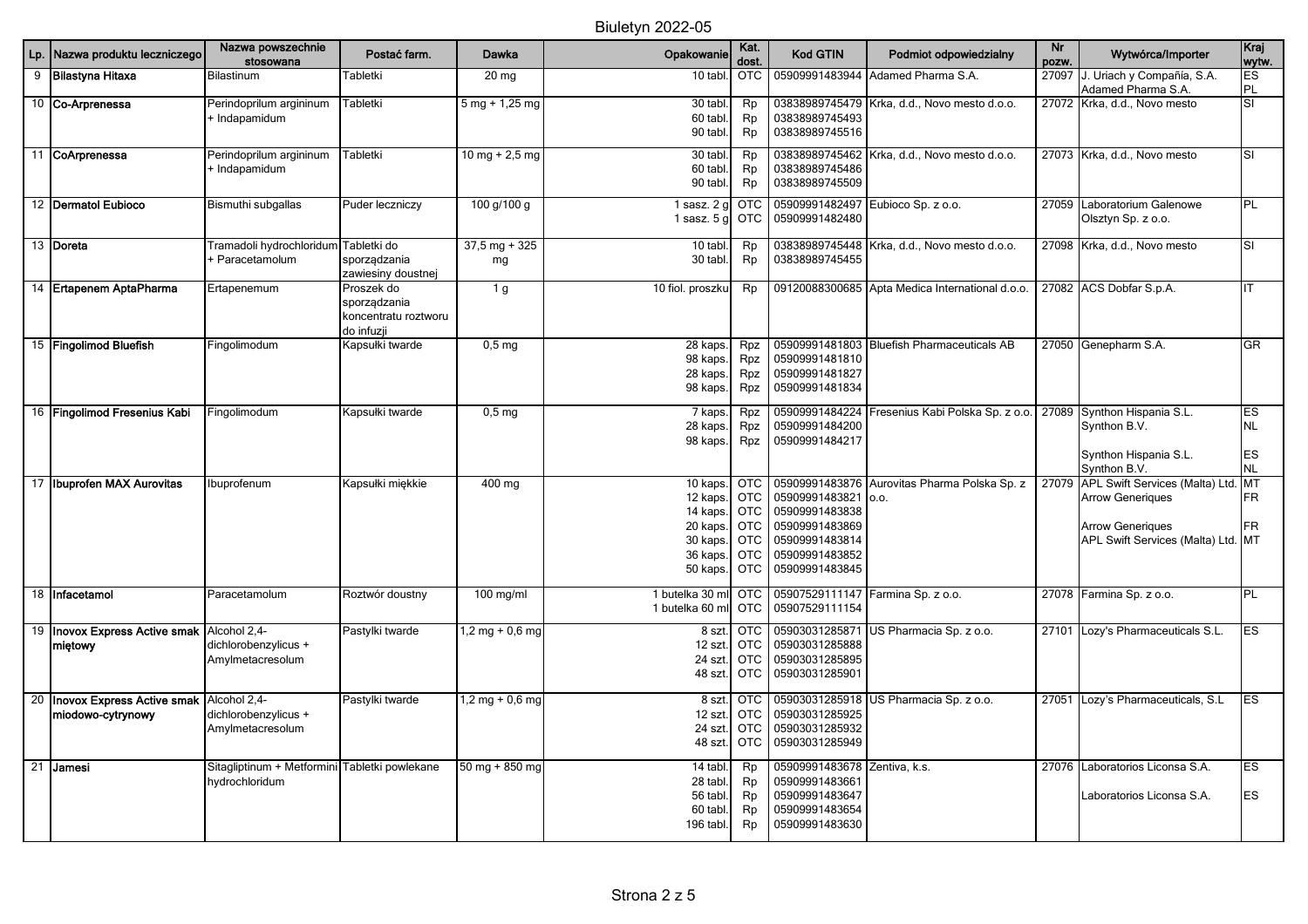| Lp. Nazwa produktu leczniczego | Nazwa powszechnie<br>stosowana | Postać farm.                             | Dawka                  | Opakowanie             | Kat.<br>dost. | Kod GTIN                         | Podmiot odpowiedzialny      | <b>Nr</b><br>pozw. | Wytwórca/Importer               | Kraj<br>wytw. |
|--------------------------------|--------------------------------|------------------------------------------|------------------------|------------------------|---------------|----------------------------------|-----------------------------|--------------------|---------------------------------|---------------|
| 22 Jamesi                      | Sitagliptinum + Metformini     | Fabletki powlekane                       | $50$ mg + 1000         | 14 tabl.               | Rp            | 05909991483692                   | Zentiva, k.s.               |                    | 27077 Laboratorios Liconsa S.A. | ES            |
|                                | hydrochloridum                 |                                          | mg                     | 28 tabl.               | Rp            | 05909991483715                   |                             |                    |                                 |               |
|                                |                                |                                          |                        | 56 tabl.               | Rp            | 05909991483739                   |                             |                    | Laboratorios Liconsa S.A.       | ES            |
|                                |                                |                                          |                        | 60 tabl.               | Rp            | 05909991483708                   |                             |                    |                                 |               |
|                                |                                |                                          |                        | 196 tabl.              | Rp            | 05909991483722                   |                             |                    |                                 |               |
| 23 Letybo                      | Toksyna botulinowa typu        | Proszek do                               | 50j                    | 1 fiol.proszku         | Rp            | 09003502007080                   | Croma-Pharma GmbH           |                    | 27099 Croma-Pharma GmbH         | AT            |
|                                |                                | sporządzania                             |                        | 2 fiol.proszku         | Rp            | 09003502007097                   |                             |                    |                                 |               |
|                                |                                | roztworu do                              |                        | 6 fiol.proszku         | Rp            | 09003502007103                   |                             |                    | Croma-Pharma GmbH               | AT            |
| 24 Lonamo                      | Sitagliptinum                  | wstrzykiwań<br><b>Fabletki powlekane</b> | 50 mg                  | 28 tabl.               | Rp            | 05995327190280                   | Egis Pharmaceuticals PLC    |                    | 27070 SAG Manufacturing S.L.U.  | ES            |
|                                |                                |                                          |                        | 30 tabl.               | Rp            | 05995327190303                   |                             |                    | Galenicum Health, S.L.          | ES            |
|                                |                                |                                          |                        | 56 tabl.               | Rp            | 05995327190297                   |                             |                    |                                 |               |
|                                |                                |                                          |                        | 60 tabl.               | Rp            | 05995327190310                   |                             |                    |                                 |               |
|                                |                                |                                          |                        | 84 tabl.               | Rp            | 05995327190327                   |                             |                    |                                 |               |
|                                |                                |                                          |                        | 90 tabl.               | Rp            | 05995327190334                   |                             |                    |                                 |               |
|                                |                                |                                          |                        | 112 tabl.              | Rp            | 05995327190341                   |                             |                    |                                 |               |
|                                |                                |                                          |                        | 120 tabl.              | Rp            | 05995327190358                   |                             |                    |                                 |               |
|                                |                                |                                          |                        | 140 tabl.              | Rp            | 05995327190365                   |                             |                    |                                 |               |
|                                |                                |                                          |                        | 150 tabl.              | Rp            | 05995327190372                   |                             |                    |                                 |               |
|                                |                                |                                          |                        | 168 tabl.              | Rp            | 05995327190389                   |                             |                    |                                 |               |
|                                |                                |                                          |                        | 180 tabl.              | Rp            | 05995327190396                   |                             |                    |                                 |               |
|                                |                                |                                          |                        |                        |               |                                  |                             |                    |                                 |               |
| 25 Lonamo                      | Sitagliptinum                  | Tabletki powlekane                       | $100$ mg               | 28 tabl.               | Rp            | 05995327182650                   | Egis Pharmaceuticals PLC    |                    | 27071 SAG Manufacturing S.L.U.  | ES            |
|                                |                                |                                          |                        | 30 tabl.               | Rp            | 05995327190181                   |                             |                    | Galenicum Health, S.L.          | ES            |
|                                |                                |                                          |                        | 56 tabl.               | Rp            | 05995327182667                   |                             |                    |                                 |               |
|                                |                                |                                          |                        | 60 tabl.               | Rp            | 05995327190198                   |                             |                    |                                 |               |
|                                |                                |                                          |                        | 84 tabl.               | Rp            | 05995327190204                   |                             |                    |                                 |               |
|                                |                                |                                          |                        | 90 tabl.               | Rp            | 05995327190211                   |                             |                    |                                 |               |
|                                |                                |                                          |                        | 112 tabl.              | Rp            | 05995327190228                   |                             |                    |                                 |               |
|                                |                                |                                          |                        | 120 tabl.              | Rp            | 05995327190235                   |                             |                    |                                 |               |
|                                |                                |                                          |                        | 140 tabl.              | Rp            | 05995327190242                   |                             |                    |                                 |               |
|                                |                                |                                          |                        | 150 tabl.<br>168 tabl. | Rp<br>Rp      | 05995327190259<br>05995327190266 |                             |                    |                                 |               |
|                                |                                |                                          |                        | 180 tabl.              | Rp            | 05995327190273                   |                             |                    |                                 |               |
|                                |                                |                                          |                        |                        |               |                                  |                             |                    |                                 |               |
| 26 Maglek B6 Forte             | Magnesii citras +              | Tabletki powlekane                       | 100 mg $Mg^{2+}$       | 30 tabl.               | <b>OTC</b>    | 05906720536681                   | Przedsiębiorstwo            |                    | 27060 Przedsiębiorstwo          | PL            |
|                                | Pyridoxini hydrochloridum      |                                          | $+10$ mg               | 60 tabl.               | <b>OTC</b>    | 05906720536599                   | Farmaceutyczne LEK-AM Sp. z |                    | Farmaceutyczne LEK-AM Sp.       |               |
|                                |                                |                                          |                        | 90 tabl.               | <b>OTC</b>    | 05906720536698 o.o.              |                             |                    | Z 0.0.                          |               |
|                                |                                |                                          |                        | 120 tabl.              | <b>OTC</b>    | 05906720536704                   |                             |                    |                                 |               |
| 27 Metformax Combi             | Sitagliptinum + Metformini     | Tabletki powlekane                       | 50 mg + $850$ mg       | 30 tabl.               | Rp            | 05909991483203                   | Teva Pharmaceuticals Polska |                    | 27068 Laboratorios Liconsa S.A. | ES            |
|                                | hydrochloridum                 |                                          |                        | 60 tabl.               | Rp            | 05909991483197                   | Sp. z o.o.                  |                    |                                 |               |
|                                |                                |                                          |                        | 98 tabl.               | Rp            | 05909991483210                   |                             |                    | Laboratorios Liconsa S.A.       | ES            |
| 28 Metformax Combi             | Sitagliptinum + Metformini     | Tabletki powlekane                       | $50 \text{ mg} + 1000$ | 30 tabl.               | Rp            | 05909991483241                   | Teva Pharmaceuticals Polska |                    | 27069 Laboratorios Liconsa S.A. | ES            |
|                                | hydrochloridum                 |                                          | mg                     | 60 tabl.               | Rp            | 05909991483265 Sp. z o.o.        |                             |                    |                                 |               |
|                                |                                |                                          |                        | 98 tabl.               | Rp            | 05909991483258                   |                             |                    | Laboratorios Liconsa S.A.       | ES            |
|                                |                                |                                          |                        |                        |               |                                  |                             |                    |                                 |               |
| 29 Micafungin Day Zero         | Micafunginum                   | Proszek do                               | 50 mg                  | 1 fiol. proszku        | Rpz           | 05909991484231 Day Zero ehf.     |                             |                    | 27090 Actavis Italy S.p.A.      | ΙT            |
|                                |                                | sporządzania                             |                        |                        |               |                                  |                             |                    | S.C. Sindan-Pharma S.R.L.       | RO            |
|                                |                                | roztworu do infuzji                      |                        |                        |               |                                  |                             |                    |                                 |               |
| 30 Micafungin Day Zero         | Micafunginum                   | Proszek do                               | 100 mg                 | 1 fiol. proszku        | Rpz           | 05909991484248 Day Zero ehf.     |                             | 27091              | Actavis Italy S.p.A.            | IΤ            |
|                                |                                | sporządzania                             |                        |                        |               |                                  |                             |                    | S.C. Sindan-Pharma S.R.L.       | <b>RO</b>     |
|                                |                                | roztworu do infuzji                      |                        |                        |               |                                  |                             |                    |                                 |               |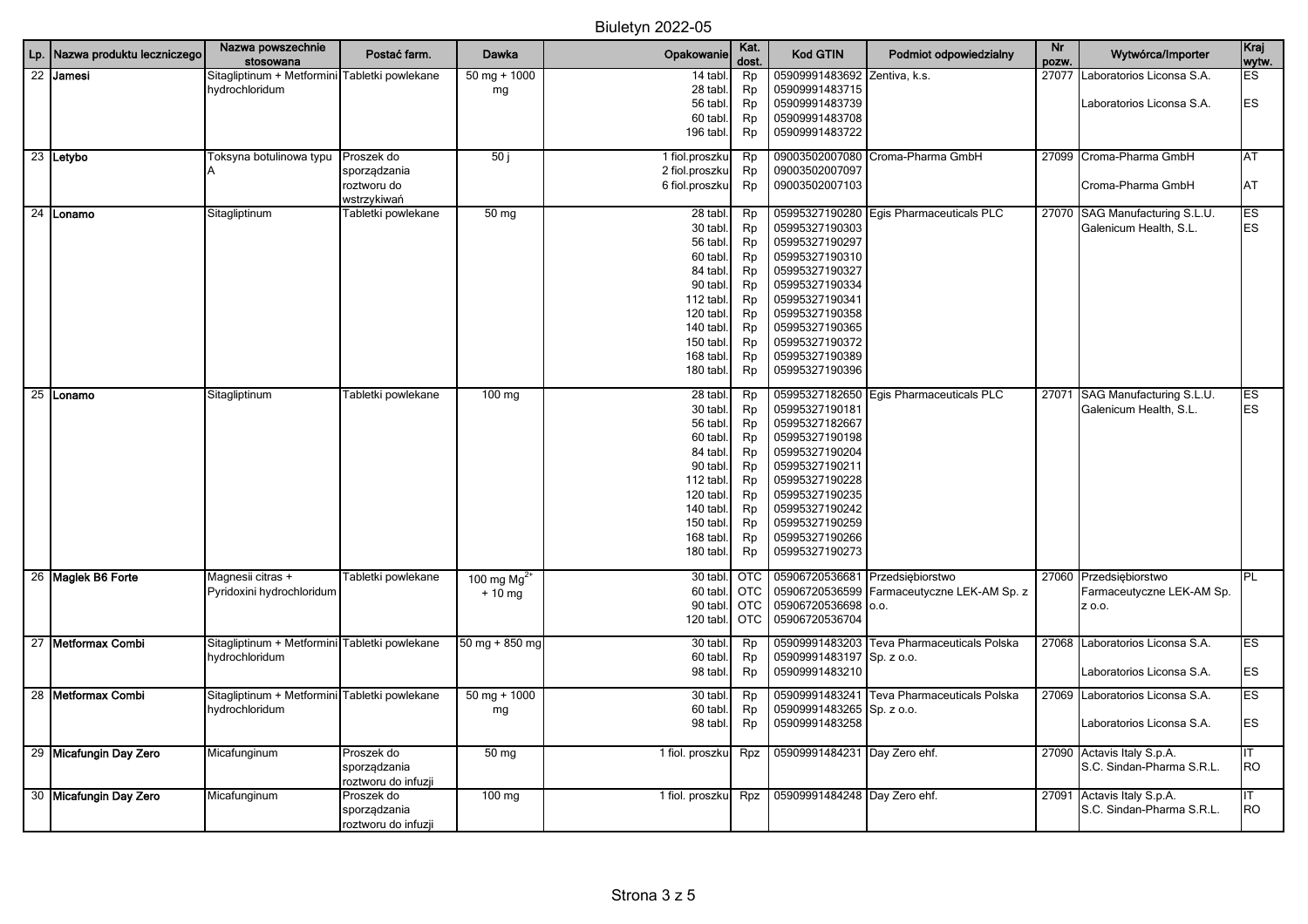| Lp. | Nazwa produktu leczniczego | Nazwa powszechnie<br>stosowana | Postać farm.                        | Dawka            | Opakowanie            | Kat.<br>dost. | <b>Kod GTIN</b>                               | Podmiot odpowiedzialny                       | Nr<br>pozw. | Wytwórca/Importer                        | Kraj<br>wytw. |
|-----|----------------------------|--------------------------------|-------------------------------------|------------------|-----------------------|---------------|-----------------------------------------------|----------------------------------------------|-------------|------------------------------------------|---------------|
| 31  | Orebriton                  | Ticagrelorum                   | Tabletki powlekane                  | 60 mg            | 10 tabl.              | Rp            | 05909991482503                                | Zentiva, k.s.                                | 27055       | Labormed Pharma S.A.                     | <b>RO</b>     |
|     |                            |                                |                                     |                  | 14 tabl.              | Rp            | 05909991482510                                |                                              |             | Adalvo Ltd.                              | MT            |
|     |                            |                                |                                     |                  | 28 tabl.              | Rp            | 05909991482527                                |                                              |             |                                          |               |
|     |                            |                                |                                     |                  | 30 tabl.<br>56 tabl.  | Rp<br>Rp      | 05909991482534<br>05909991482541              |                                              |             |                                          |               |
|     |                            |                                |                                     |                  | 60 tabl.              | Rp            | 05909991482558                                |                                              |             |                                          |               |
|     |                            |                                |                                     |                  | 100 tabl.             | Rp            | 05909991482565                                |                                              |             |                                          |               |
|     |                            |                                |                                     |                  | 168 tabl.             | Rp            | 05909991482572                                |                                              |             |                                          |               |
|     | 32 Orebriton               | Ticagrelorum                   | Tabletki powlekane                  | 90 mg            | 10 tabl.              | Rp            | 05909991482589                                | Zentiva, k.s.                                |             | 27056 Adalvo Ltd.                        | MT            |
|     |                            |                                |                                     |                  | 14 tabl.              | Rp            | 05909991482596                                |                                              |             | Labormed Pharma S.A.                     | <b>RO</b>     |
|     |                            |                                |                                     |                  | 28 tabl.              | Rp            | 05909991482602                                |                                              |             |                                          |               |
|     |                            |                                |                                     |                  | 30 tabl.<br>56 tabl.  | Rp<br>Rp      | 05909991482619<br>05909991482626              |                                              |             |                                          |               |
|     |                            |                                |                                     |                  | 60 tabl.              | Rp            | 05909991482633                                |                                              |             |                                          |               |
|     |                            |                                |                                     |                  | 100 tabl.             | Rp            | 05909991482640                                |                                              |             |                                          |               |
|     |                            |                                |                                     |                  | 168 tabl.             | Rp            | 05909991482657                                |                                              |             |                                          |               |
|     | 33 Phenylephrine Aguettant | Phenylephrinum                 | Roztwór do                          | 50 mcg/ml        | 1 amp.-strzyk. 10 ml  | Rp            | 03700567701590                                | Laboratoire Aguettant                        | 27081       | Laboratoire AGUETTANT                    | FR            |
|     |                            |                                | wstrzykiwań w<br>ampułko-strzykawce |                  | 10 amp.-strzyk. 10 ml | Rp            | 03700567701606                                |                                              |             | Laboratoire Aguettant                    | FR            |
|     | 34 Pregabalin Aurovitas    | Pregabalinum                   | Kapsułki twarde                     | 75 mg            | 28 kaps.              | Rp            | 05909991483340                                | Aurovitas Pharma Polska Sp. z                |             | 27092 APL Swift Services (Malta) Ltd. MT |               |
|     |                            |                                |                                     |                  | 56 kaps.              | Rp            | 05909991483357 0.0.                           |                                              |             | Generis Farmacêutica, S.A.,              | <b>IPT</b>    |
|     |                            |                                |                                     |                  |                       |               |                                               |                                              |             | APL Swift Services (Malta) Ltd. MT       |               |
|     |                            |                                |                                     |                  |                       |               |                                               |                                              |             | Generis Farmacêutica, S.A.,              | <b>IPT</b>    |
|     |                            |                                |                                     |                  |                       |               |                                               |                                              |             |                                          |               |
|     | 35 Pregabalin Aurovitas    | Pregabalinum                   | Kapsułki twarde                     | 150 mg           | 28 kaps.              | Rp            |                                               | 05909991483418 Aurovitas Pharma Polska Sp. z |             | 27093 APL Swift Services (Malta) Ltd. MT |               |
|     |                            |                                |                                     |                  | 56 kaps.              | Rp            | 05909991483425 o.o.                           |                                              |             | Generis Farmacêutica, S.A.,              | <b>PT</b>     |
|     |                            |                                |                                     |                  |                       |               |                                               |                                              |             | Generis Farmacêutica, S.A.,              | <b>IPT</b>    |
|     |                            |                                |                                     |                  |                       |               |                                               |                                              |             | APL Swift Services (Malta) Ltd. MT       |               |
|     |                            |                                |                                     |                  |                       |               |                                               |                                              |             |                                          |               |
|     | 36 Pregabalin Aurovitas    | Pregabalinum                   | Kapsułki twarde                     | 300 mg           | 28 kaps.              | Rp            |                                               | 05909991483432 Aurovitas Pharma Polska Sp. z |             | 27094 Generis Farmacêutica, S.A.,        | IPT           |
|     |                            |                                |                                     |                  | 56 kaps.              | Rp            | 05909991483449 0.0.                           |                                              |             | APL Swift Services (Malta) Ltd. MT       |               |
|     |                            |                                |                                     |                  |                       |               |                                               |                                              |             | Generis Farmacêutica, S.A.,              | IPT           |
|     |                            |                                |                                     |                  |                       |               |                                               |                                              |             | APL Swift Services (Malta) Ltd. MT       |               |
|     |                            |                                |                                     |                  |                       |               |                                               |                                              |             |                                          |               |
|     | 37 Protamine sulfate LEO   | Protamine sulfate              | Roztwór do                          | 14000 IU/ml      | 5 amp. 5 ml           | Lz            | 05909991482688 LEO Pharma A/S                 |                                              |             | 27057 Cenexi                             | FR            |
|     | Pharma                     |                                | wstrzykiwań / do<br>infuzji         |                  |                       |               |                                               |                                              |             |                                          |               |
|     | 38 Pyretolek               | Metamizolum natricum           | Tabletki powlekane                  | 500 mg           | 20 tabl.              | OTC           | 05909991484101                                | Sun-Farm Sp. z o.o.                          | 27085       | Trommsdorff GmbH & Co. KG DE             |               |
|     |                            | monohydricum                   |                                     |                  | 50 tabl.              |               | OTC 05909991484118                            |                                              |             |                                          |               |
|     | 39 Sildenafil Walmark      |                                |                                     |                  |                       |               | 05909991482282 Walmark a.s.                   |                                              |             |                                          |               |
|     |                            | Sildenafilum                   | Tabletki powlekane                  | 50 <sub>mg</sub> | 4 tabl.               | Rp            |                                               |                                              | 27061       | Pharmadox Healthcare Ltd.                | MT            |
|     |                            |                                |                                     |                  |                       |               |                                               |                                              |             | Pharmadox Healthcare Ltd.                | МT            |
|     | 40 Sildenafil Walmark      | Sildenafilum                   | Tabletki powlekane                  | 100 mg           | 4 tabl.               | Rp            | 05909991482305 Walmark a.s.<br>05909991482299 |                                              |             | 27062 Pharmadox Healthcare Ltd.          | MT            |
|     |                            |                                |                                     |                  | 8 tabl.               | Rp            |                                               |                                              |             | Pharmadox Healthcare Ltd.                | MT            |
|     | 41 Sitagliptin Sandoz      | Sitagliptinum                  | Tabletki powlekane                  | 25 mg            | 28 tabl.              | Rp            | 05907626710120 Sandoz GmbH                    |                                              |             | 27052 PharOS Mt Ltd                      | MT            |
|     |                            |                                |                                     |                  |                       |               |                                               |                                              |             | Rontis Hellas Medical and                | <b>GR</b>     |
|     |                            |                                |                                     |                  |                       |               |                                               |                                              |             | Pharmaceutical Products S.A.             |               |